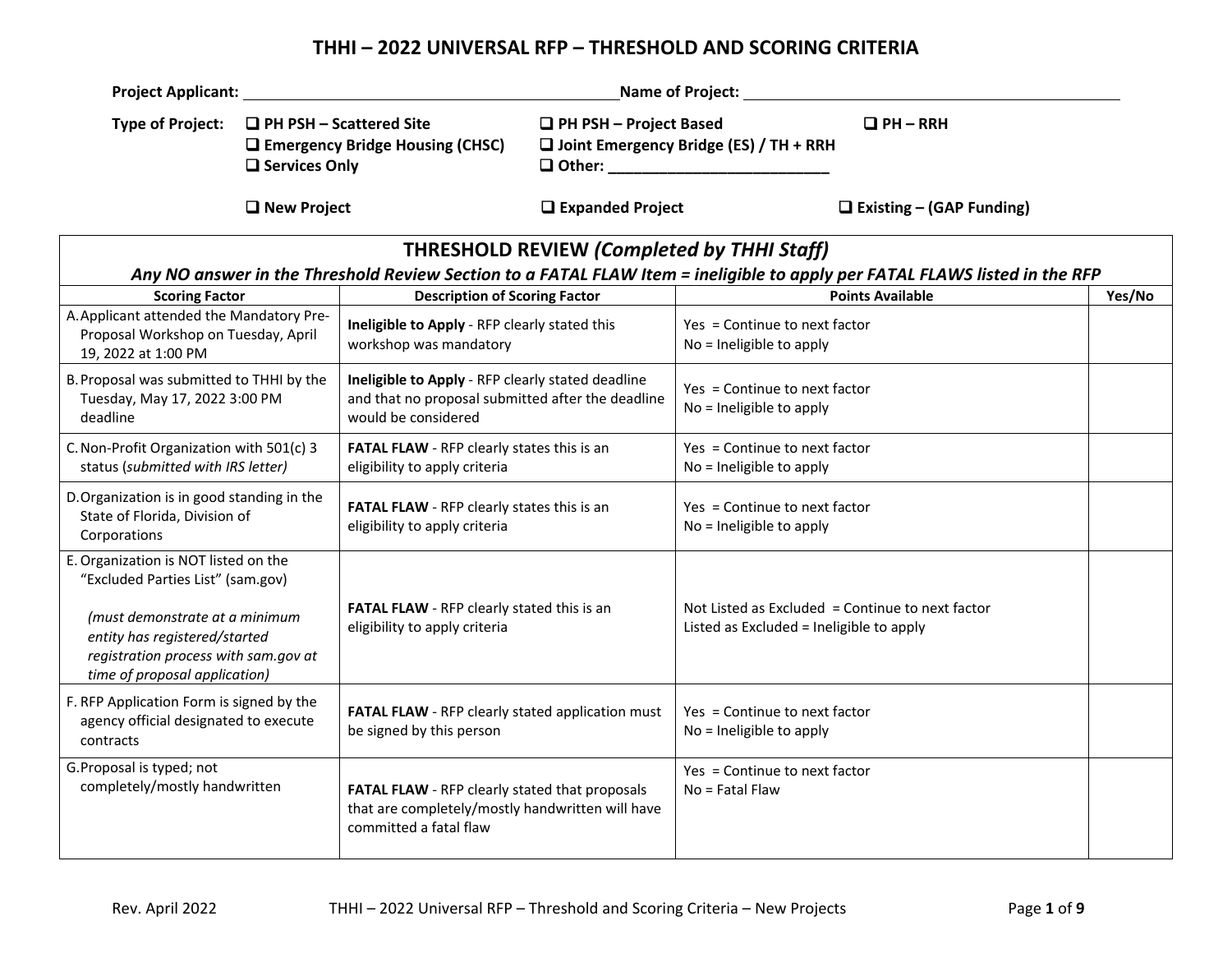| H. Proposal submitted as a single PDF<br>document submitted via the required<br>One Drive process                                                              | FATAL FLAW - RFP clearly stated this failure to<br>submit these items is a fatal flaw                                                         | Yes = Continue to next factor<br>$No =$ Fatal Flaw |  |  |
|----------------------------------------------------------------------------------------------------------------------------------------------------------------|-----------------------------------------------------------------------------------------------------------------------------------------------|----------------------------------------------------|--|--|
| I. Proposal submitted follows the order<br>listed on the Application Checklist<br>(which matches the RFP instructions in<br>section IV)                        | FATAL FLAW - RFP clearly stated this is a fatal flaw<br>if not followed                                                                       | Yes = Continue to next factor<br>No = Fatal Flaw   |  |  |
| J. Proposal includes all required<br>documents are stated in section IV of<br>the RFP                                                                          | FATAL FLAW - RFP clearly stated proposals that do<br>not include all required documents will have<br>committed a fatal flaw                   | Yes = Continue to next factor<br>$No = Fatal Flaw$ |  |  |
| K. Proposal does not exceed page limits in<br>any section in which a page limit was<br>indicated                                                               | FATAL FLAW - RFP clearly stated that proposals<br>that exceed the page limits will have committed a<br>fatal flaw                             | Yes = Continue to next factor<br>$No = Fatal Flaw$ |  |  |
| L. Proposal included a Completed and<br>Signed Housing First/Low Barrier<br>Questionnaire                                                                      | FATAL FLAW - RFP clearly stated failure to include<br>a completed Housing First/Low Barrier<br>Questionnaire will have committed a fatal flaw | Yes = Continue to next factor<br>No = Fatal Flaw   |  |  |
| (Circle by THHI staff and Signed by THHI Staff)                                                                                                                | <b>YES</b><br><b>NO</b>                                                                                                                       |                                                    |  |  |
| Name of THHI Staff Member Completing Threshold Review: ____________<br>Signature of THHI Staff Member Completing Threshold Review:<br>Date of Threshold Review |                                                                                                                                               |                                                    |  |  |
| <b>END of THRESHOLD REVIEW PORTION</b>                                                                                                                         |                                                                                                                                               |                                                    |  |  |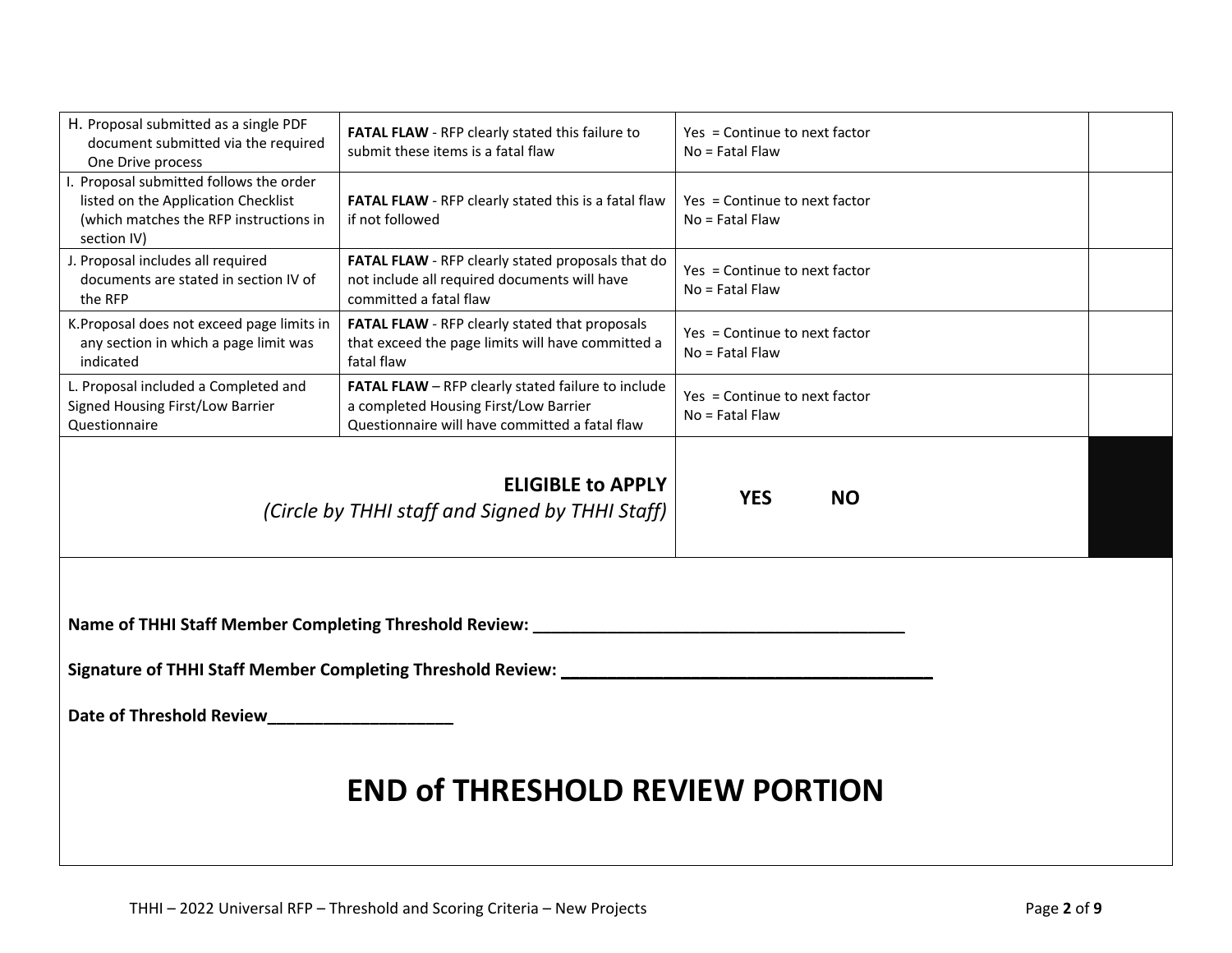## **PROJECT PROPOSAL SCORING**

Please enter your score for each scoring criteria based on the project proposal. While most scoring factors are related to specific questions, reviewer may consider all elements of the proposal to determine score for each item. Please use only whole and half points.

| <b>Scoring Factor</b>                                                                                                                                                                                                                                                                                                      | <b>Scoring Description/Notes</b>                                                                                                                                                         | <b>Points Available</b>                                                                                                                                                                                                                                                                                                                                                                                                                                                                                                                                                                                                      | <b>Points</b><br>Given |
|----------------------------------------------------------------------------------------------------------------------------------------------------------------------------------------------------------------------------------------------------------------------------------------------------------------------------|------------------------------------------------------------------------------------------------------------------------------------------------------------------------------------------|------------------------------------------------------------------------------------------------------------------------------------------------------------------------------------------------------------------------------------------------------------------------------------------------------------------------------------------------------------------------------------------------------------------------------------------------------------------------------------------------------------------------------------------------------------------------------------------------------------------------------|------------------------|
| 1. Housing First/Low Barrier<br><b>Questionnaire Score</b>                                                                                                                                                                                                                                                                 | Housing First/Low Barrier access to needed<br>services is a proven best practice. If form is<br>altered/changed/has additional information<br>added by the Applicant, the score = "0"    | 0-24 Points = Enter Score From Submitted Housing First/Low<br><b>Barrier Questionnaire</b>                                                                                                                                                                                                                                                                                                                                                                                                                                                                                                                                   |                        |
| 2. Project proposal describes how the<br>project will help improve the<br>performance of the community's<br>overall system, fills a gap/need within<br>our system and move the community<br>forward in achieving HUD and CoC<br>priorities and goals to make<br>homelessness rare, brief and non-<br>recurring in our CoC. | Using the Project Description and all application<br>content, the project addresses the needs of one<br>or more of the identified priorities, goals and/or<br>overall system performance | Clearly describes how the proposed project helps move the<br>community forward to making homelessness rare, brief and<br>non-recurring by achieving HUD and CoC priorities and goals.=<br>$10$ pts.<br>Somewhat describes how the proposed project helps move<br>the community forward to making homelessness rare, brief<br>and non-recurring by achieving HUD and CoC priorities and<br>goals = $5$ pts.<br>Does not or vaguely describes how the proposed project helps<br>move the community forward to making homelessness rare,<br>brief and non-recurring by achieving HUD and CoC priorities<br>and goals $= 0$ pts. |                        |
| 3. Proposed Project is <i>innovative</i> ,<br>"outside the box"                                                                                                                                                                                                                                                            | Using the Project Description and all proposal<br>content, the project is innovative, 'outside of the<br>box," and uses demonstrative effective practices<br>and/or 'next practices"     | Clearly and in detail described an innovative project utilizing<br>proven and effective practices = 5 pts.<br>Touches on some innovative ideas and effective practices, but<br>lacks detail = $2.5$ pts.<br>Not innovative and/or does not utilize proven effective<br>practices = $0$ pts.                                                                                                                                                                                                                                                                                                                                  |                        |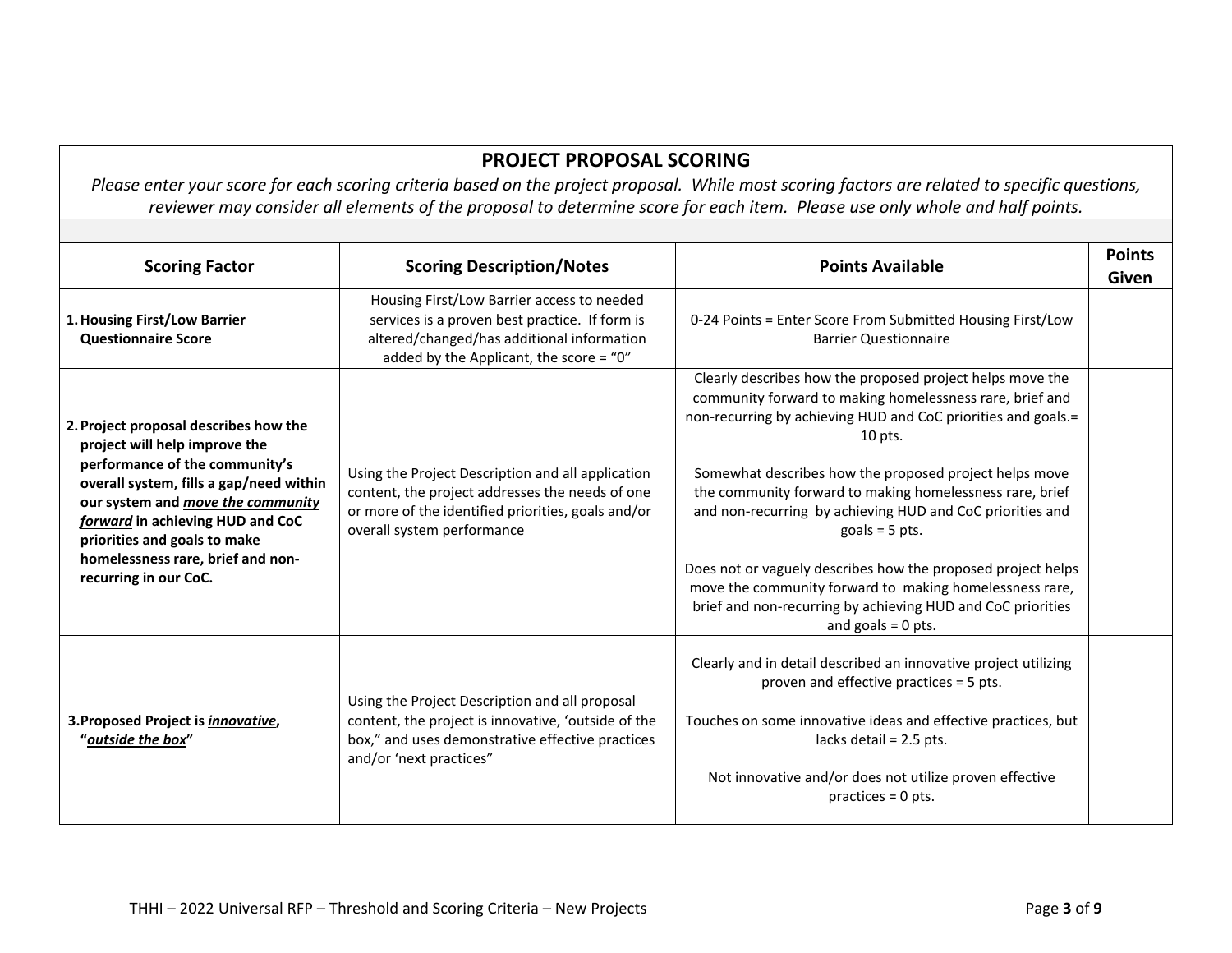|                                            |                                                        | Clearly and in detail describes the overall scope of the project |  |
|--------------------------------------------|--------------------------------------------------------|------------------------------------------------------------------|--|
|                                            |                                                        | including the clients to be served, which services will be       |  |
|                                            |                                                        | provided and how they will be provided, and process for          |  |
|                                            |                                                        | quickly assisting clients into permanent housing = 5 pts.        |  |
| 4. Project Description - Overview:         |                                                        |                                                                  |  |
| Describes the overall scope of the         |                                                        | Describes, but lacks important details, the overall scope of     |  |
| project including the clients to be        |                                                        | the project including the clients to be served, which services   |  |
| served, which services will be provided    |                                                        | will be provided and how they will be provided, and process      |  |
| and how they will be provided, and         |                                                        |                                                                  |  |
| process for quickly assisting clients into |                                                        | for quickly assisting clients into permanent housing = 3 pts.    |  |
| permanent housing                          |                                                        | Vaguely or inadequately describes, the overall scope of the      |  |
|                                            |                                                        | project including the clients to be served, which services will  |  |
|                                            |                                                        | be provided and how they will be provided, and process for       |  |
|                                            |                                                        |                                                                  |  |
|                                            |                                                        | quickly assisting clients into permanent housing = 0 pts.        |  |
|                                            |                                                        | Clearly defines the target demographics of the                   |  |
|                                            |                                                        | individuals/households to be served with details that            |  |
| 5. Project Description - Client            |                                                        | demonstrates an understanding of the needs of those they         |  |
| <b>Demographics/Target Populations:</b>    |                                                        | propose to serve = 3 pts                                         |  |
| Describes the project's proposed           | Target = serve at least 75 percent of the              |                                                                  |  |
| populations to be served, including        | household type / sub-populations they indicate         | Adequately defines the target demographic, but lacks some        |  |
| identifying targets, and information       | are the project's "target                              | detail to demonstrate a full understanding of the needs of       |  |
| demonstrating an understanding of          |                                                        | those they propose to serve $=$ 1 pt.                            |  |
| the needs of the clients they propose      |                                                        |                                                                  |  |
| to serve.                                  |                                                        | Vaguely defines the target demographic, does not                 |  |
|                                            |                                                        | demonstrate an understanding of the needs of those they          |  |
|                                            |                                                        | propose to serve $= 0$ pts                                       |  |
|                                            | Outcomes based on client accomplishments; not          |                                                                  |  |
|                                            | on the number of services/activities provided;         |                                                                  |  |
|                                            | demonstrate a positive impact on overall system        | Outcomes are concise, identified and measurable outcomes         |  |
|                                            | performance.                                           | that can positively impact overall system performance and        |  |
|                                            |                                                        | are not based on number of activities/services = 5 pts           |  |
| 6. Project Description - Project           | • Percent of participants/households that will exit to |                                                                  |  |
| Performance Outcomes: Outcomes are         | a permanent housing situation (80%)                    | Outcomes are adequate, but not concise, included some that       |  |
| the primary way for projects to            | • Average Length of time from project enrollment to    | are based on number of activities/services, and adequately       |  |
| demonstrate effectiveness and impact       | permanent housing placement (60 days or less)          | shows positive impact on overall system performance = 3 pts      |  |
| in effectible ending homelessness.         | • Percent of adult participants that have increased    |                                                                  |  |
|                                            | Earned Income from entry to exit, or entry to end of   | Outcomes are all based on number of services/activities          |  |
|                                            | grant term (10%)                                       | provided, outcomes are vague, and/or do not demonstrate a        |  |
|                                            | • Percent of adult participants that have Increased    | positive impact on overall system performance = 0 pts            |  |
|                                            | Total Income from entry to exit, or entry to end of    |                                                                  |  |
|                                            | grant term (25%)                                       |                                                                  |  |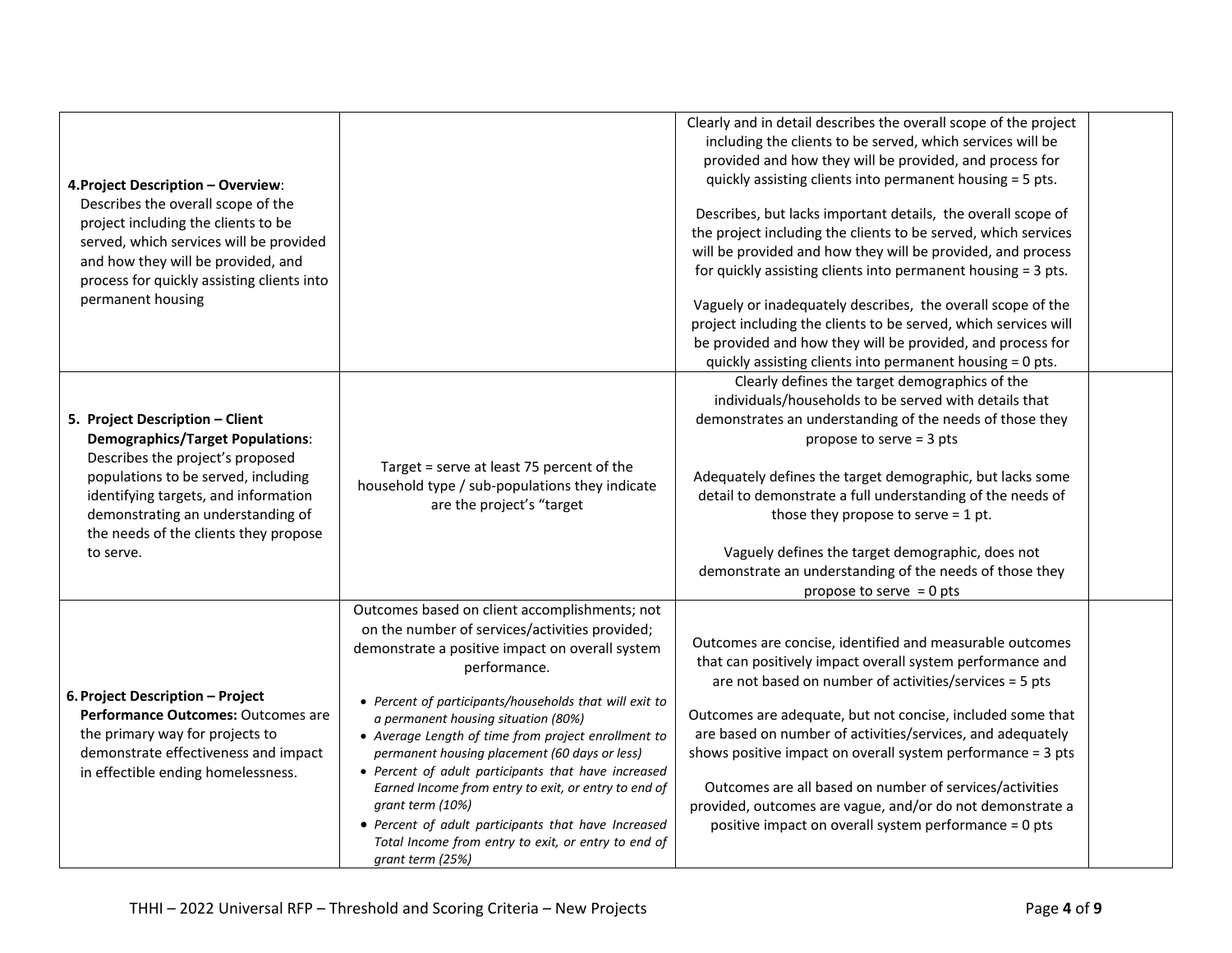| 7. Budget                                                                                                                                                                                                                                                                                                                                                   | The Budget Summary and Detailed Narrative<br>describes/explains the Project's funding request<br>including costs in appropriate eligible categories,<br>quantity and description details are thorough, and<br>project is feasible. | Budget Information is detailed, clear and complete; aligns<br>with the project descriptions, presents a feasible project<br>$= 5$ pts.<br>Budget Information adequately provides necessary<br>information for eligible costs, adequately aligns with the<br>project descriptions, adequately presents a feasible project<br>$= 2.5$ pts.<br>Budget information includes ineligible costs, vague details,<br>missing key information to support project description and/or<br>does not present a feasible project = 0 pts.                       |  |
|-------------------------------------------------------------------------------------------------------------------------------------------------------------------------------------------------------------------------------------------------------------------------------------------------------------------------------------------------------------|------------------------------------------------------------------------------------------------------------------------------------------------------------------------------------------------------------------------------------|-------------------------------------------------------------------------------------------------------------------------------------------------------------------------------------------------------------------------------------------------------------------------------------------------------------------------------------------------------------------------------------------------------------------------------------------------------------------------------------------------------------------------------------------------|--|
| 8. Match Commitment                                                                                                                                                                                                                                                                                                                                         | All funding sources require some percentage of<br>match, therefore applicant needs to have both an<br>understanding of match and the ability to provide<br>required match                                                          | Detailed, clear and complete indicating the applicant<br>understands match and will be able to provide required<br>project match = 3 pts.<br>Demonstrates a basic understanding of match, however the<br>applicant's may have difficulty providing necessary match<br>$= 1.5$ pts.<br>Vague, missing key information and/or does not demonstrate<br>an understanding of match and/or the ability to provide<br>required project match = 0 pts.                                                                                                  |  |
| 9. Organization's Capacity and<br><b>Experience:</b> History of addressing the<br>needs of and providing services to low<br>income households who are homeless,<br>formerly homeless or at risk of<br>becoming homeless.<br>(Capacity may be demonstrated<br>through the organization itself or<br>through formal partnership with<br>established provider) | Extensive or high history/experience is defined as<br>8+ years<br>Some History/experience is defined as 4 to 7 years<br>Minimum or No History/Experience is defined as<br>less than 3 years                                        | Extensive history in addressing the needs of and providing<br>services to low income households who are homeless,<br>formerly homeless or at risk of becoming homeless = 2 pts.<br>Some history in addressing the needs of and providing<br>services to low income households who are homeless,<br>formerly homeless or at risk of becoming homeless = 1 pt.<br>Minimum history in addressing the needs of and providing<br>services to low income households who are homeless,<br>formerly homeless or at risk of becoming homeless = 0.5 pts. |  |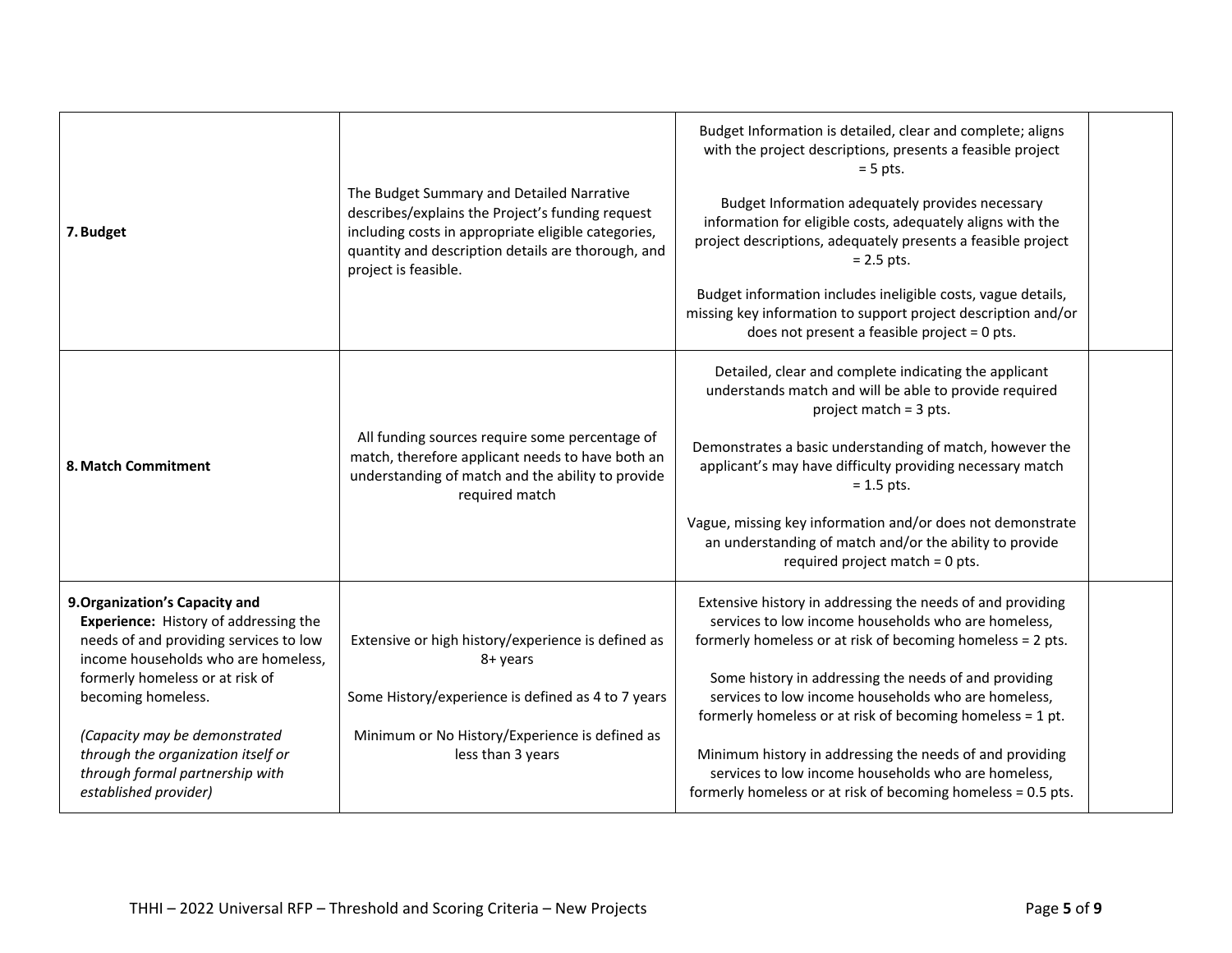| 10. Organization's Capacity and<br><b>Experience:</b> Experience of operating at<br>least similar projects, including<br>performance outcome data from<br>similar programs operated by the<br>organization that shows the effects of<br>the services provided<br>(Capacity may be demonstrated<br>through the organization itself or<br>through formal partnership with<br>established provider)                                                                         | Extensive or high history/experience is defined as<br>8+ years<br>Some History/experience is defined as 4 to 7 years<br>Minimum or No History/Experience is defined as<br>less than 3 years     | Extensive experience with operating similar projects, with<br>documented data performance outcomes to substantiate high<br>performance positive outcomes = 2 pts.<br>Some experience with operating similar projects with<br>documented data performance outcomes, however outcomes<br>are below average $= 1$ pt.<br>Minimum little experience in operating similar projects and/or<br>does not have data documenting positive outcomes and/or<br>data outcomes indicate poor performance = 0.5 pts.                 |  |
|--------------------------------------------------------------------------------------------------------------------------------------------------------------------------------------------------------------------------------------------------------------------------------------------------------------------------------------------------------------------------------------------------------------------------------------------------------------------------|-------------------------------------------------------------------------------------------------------------------------------------------------------------------------------------------------|-----------------------------------------------------------------------------------------------------------------------------------------------------------------------------------------------------------------------------------------------------------------------------------------------------------------------------------------------------------------------------------------------------------------------------------------------------------------------------------------------------------------------|--|
| 11. Organization's Capacity and<br>Experience: Federal, state, and/or local<br>government grant experience and<br>capacity of the organization and each<br>person responsible for grant<br>administration including program<br>regulations and requirements, financial<br>processing and billing, and data<br>accuracy and reporting.<br>(Capacity may be demonstrated<br>through the organization itself or<br>through formal partnership with<br>established provider) | Extensive or high history/experience is defined as<br>8+ years<br>Some History/experience is defined as 4 to 7 years<br>Minimum or No History/Experience is defined as<br>less than 3 years     | Extensive experience with government grants with high staff<br>experience in project administration and compliance<br>requirements = 2 pts.<br>Some experience with government grants with some staff<br>experience in project administration and compliance<br>requirements = $1$ pt.<br>Minimum or no experience with government grants and staff<br>has minimum/no experience in project administration and<br>compliance requirements = 0 pts.                                                                    |  |
| <b>12. Persons with Lived Experience</b>                                                                                                                                                                                                                                                                                                                                                                                                                                 | Describe how your organization incorporates the<br>input and experience of person's with Lived<br>Experience in your organization structure,<br>decision making and quality improvement efforts | Detailed information of inclusion of person's with Lived<br>Experience in the organization's structure, decision making<br>and quality improvement efforts = 2 pts.<br>Adequate information of inclusion of person's with Lived<br>Experience in the organization's structure, decision making<br>and quality improvement efforts = $1$ pt.<br>Minimum information or no inclusion of person's with Lived<br>Experience in the organization's structure, decision making<br>and quality improvement efforts = $0$ pts |  |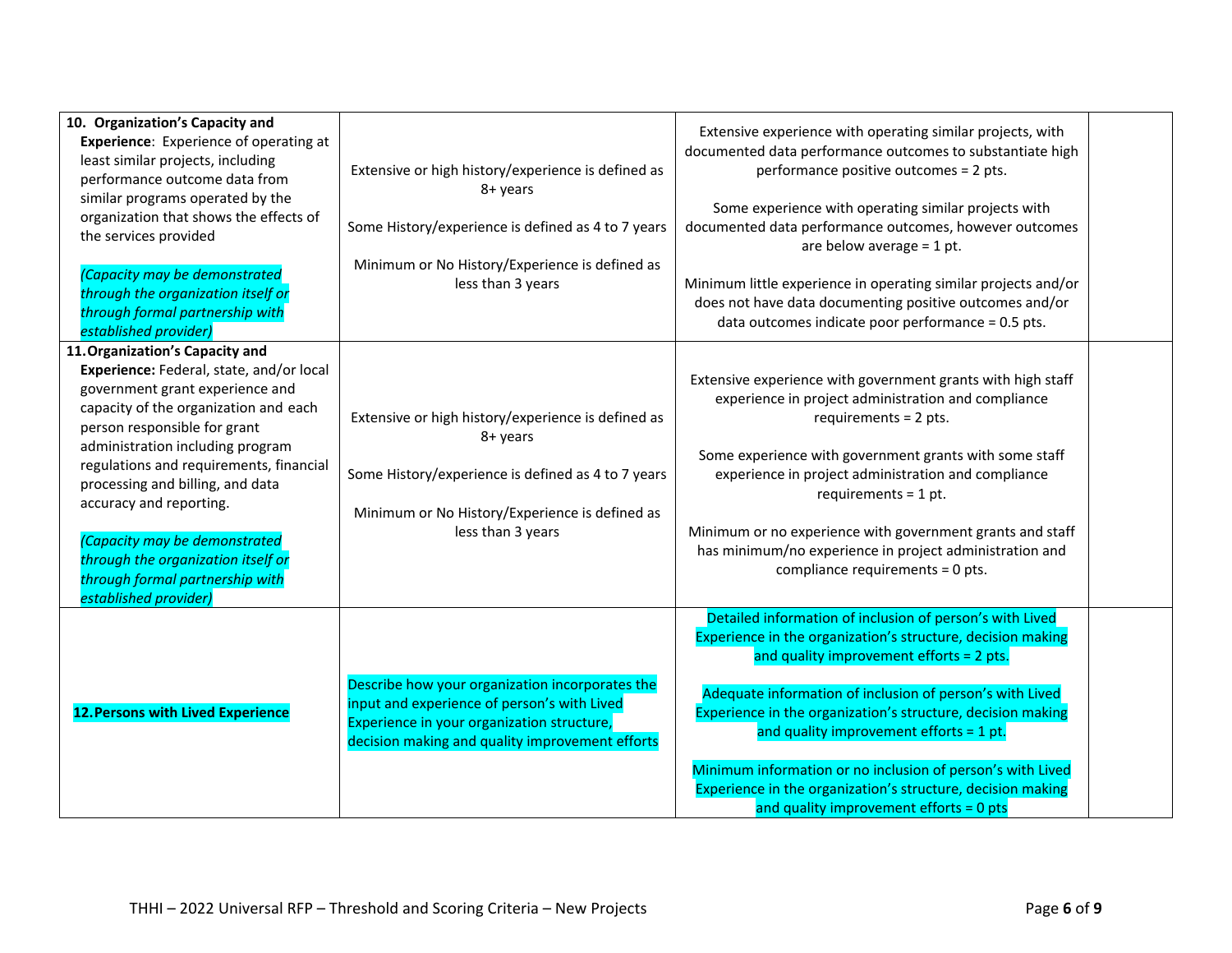|                                                                                                                                                       |                                                                                                                                                                                   | No deficiencies = 2 pts.                                                                                                                                                                      |  |
|-------------------------------------------------------------------------------------------------------------------------------------------------------|-----------------------------------------------------------------------------------------------------------------------------------------------------------------------------------|-----------------------------------------------------------------------------------------------------------------------------------------------------------------------------------------------|--|
| 13. Agency Compliance                                                                                                                                 | Using the provided Financial Audit including                                                                                                                                      | Technical/Corrected = 1.5 pts.                                                                                                                                                                |  |
| (THHI Finance Staff will review submitted<br>Audit and provide data/info for this scoring<br>criteria)                                                | Supplementary Information and Other Reports<br>and The Management Letter                                                                                                          | 1 unresolved finding = 1 pt.                                                                                                                                                                  |  |
|                                                                                                                                                       |                                                                                                                                                                                   | $2+$ unresolved findings = 0 pt.                                                                                                                                                              |  |
|                                                                                                                                                       |                                                                                                                                                                                   | Clearly indicates and details how the applicant will allocate<br>costs between other projects within their organization that<br>share $costs = 2 pts.$                                        |  |
| <b>14. Cost Allocation Plan</b>                                                                                                                       | Applicant will be asked to utilize cost allocation in<br>relation to items such as building usage, admin<br>expenses                                                              | Indicates how the applicant will allocate costs between other<br>projects within their organization that share costs, but lack<br>sufficient detail = 1 pts.                                  |  |
|                                                                                                                                                       |                                                                                                                                                                                   | Does not clearly indicates how the applicant will allocate costs<br>between other projects within their organization that share<br>costs and/or indicates the use of an indirect rate = 0 pts |  |
|                                                                                                                                                       | Utilizing the Budget Narrative, Organizational<br>Capacity, Organization Budget, submitted IRS 990                                                                                | Applicant has strong financial health = 2 pts.                                                                                                                                                |  |
| 15. Financial Health and Capacity                                                                                                                     | and/or Audit material, to demonstrate adequate<br>financial health, processes and/or cash flow to                                                                                 | Applicant has adequate financial health = 1 pts.                                                                                                                                              |  |
|                                                                                                                                                       | continue operations while reimbursement is<br>processed                                                                                                                           | Applicant does not have adequate financial health = 0 pts.                                                                                                                                    |  |
|                                                                                                                                                       | The overall presentation of the proposal -<br>formatting, content, flow of narratives, adherence                                                                                  | Presented in a detailed, concise organized manner that was<br>easy to understand and review = $1$ pt.                                                                                         |  |
| 16. Overall proposal Presentation                                                                                                                     | to RFP instructions - demonstrates attention to<br>detail and quality                                                                                                             | Lacked attention to detail and overall organization of<br>information making it difficult for the reviewer(s) to locate<br>information needed to complete scoring = 0 pts.                    |  |
| 17. Applicant is an "Active" Member of<br>the Continuum of Care as defined in                                                                         |                                                                                                                                                                                   |                                                                                                                                                                                               |  |
| the Tampa/Hillsborough County CoC<br><b>Governance Charter by attending at</b><br>least 80% of CoC monthly meetings<br>held in the past 12 months AND | THHI will provide a List of "Active members"<br>based on attendance records at the CoC monthly<br>meetings and CoC Committees for the past 12<br>months (April 2021 - March 2022) | $Yes = 2 pt.$<br>$No = 0 pt.$                                                                                                                                                                 |  |
| attending at least 80% of a CoC<br>Committee meeting in the past 12<br>months (or THHI Board Member)                                                  |                                                                                                                                                                                   |                                                                                                                                                                                               |  |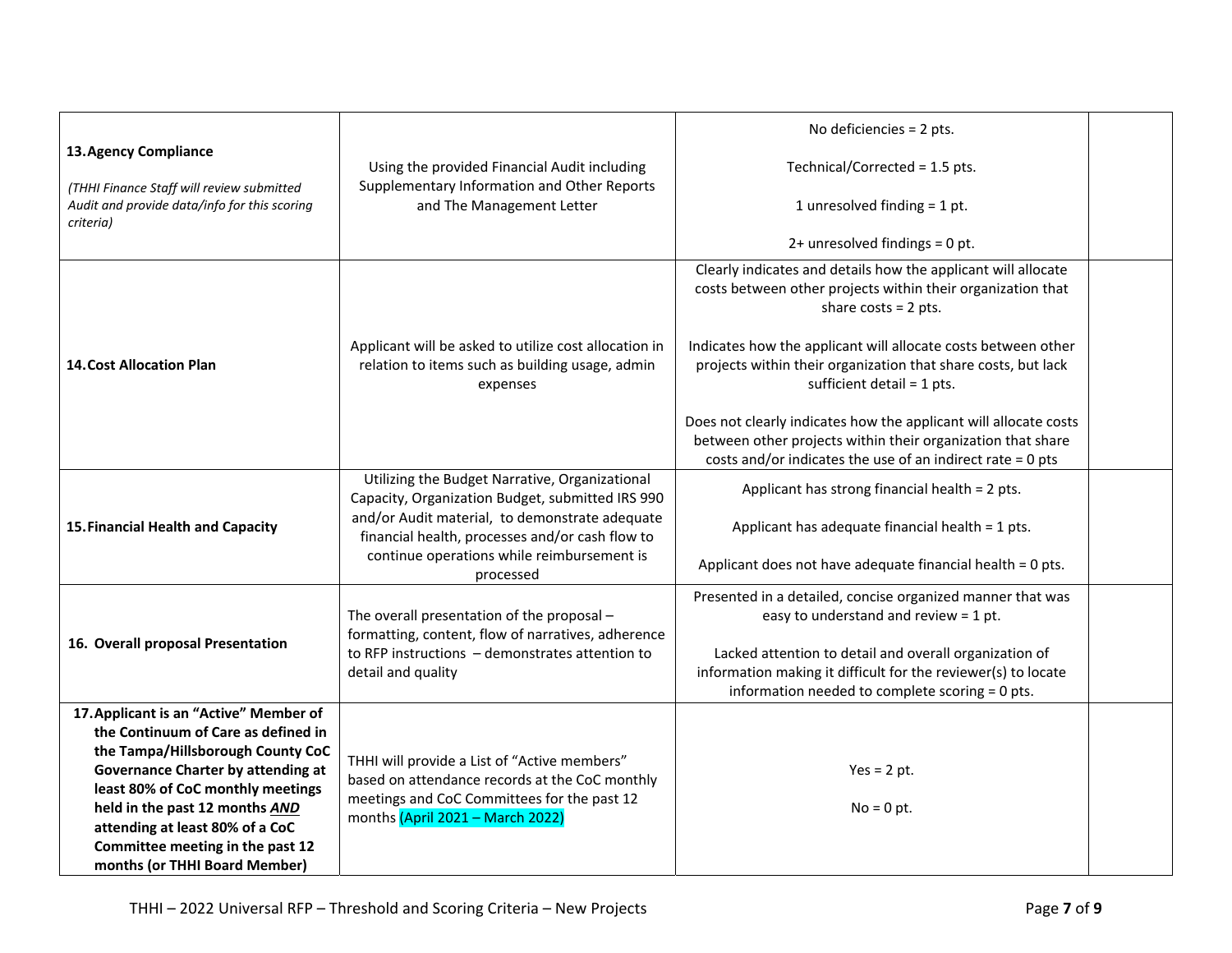| 18. Applicant has at least 1 staff<br>THHI will provide CoC Committee Attendance<br>member regularly participating (at<br>tracking for the past 12 months $(Apri 2021 -$<br>least 50% attendance) on a CoC<br><b>March 2022)</b><br><b>Committee</b> |                                                                                                                                                                                                                                                                                                                            | $Yes = 1 pt.$<br>$No = 0 pt.$                                                                                                                                                                                                                                                                                                                          |  |
|------------------------------------------------------------------------------------------------------------------------------------------------------------------------------------------------------------------------------------------------------|----------------------------------------------------------------------------------------------------------------------------------------------------------------------------------------------------------------------------------------------------------------------------------------------------------------------------|--------------------------------------------------------------------------------------------------------------------------------------------------------------------------------------------------------------------------------------------------------------------------------------------------------------------------------------------------------|--|
| 19. Applicant agency has a leadership<br>role in the CoC as evidence by at<br>least 1 of the agency's paid staff<br>serving as chair, Co-Chair or<br>secretary of a CoC Committee; or on<br><b>THHI's Board of Directors</b>                         | THHI will provide a list of all CoC Committee<br>Chairs and Co-Chairs with their corresponding<br>agency for the past 12 months (April 2021 -<br><b>March 2022)</b>                                                                                                                                                        | Applicant Staff Member Chairs or Co-Chairs a Committee<br>$= 1$ pt.<br>Applicant Staff member does NOT Chair or Co-Chair a<br>committee = $0$ pts.                                                                                                                                                                                                     |  |
| 20. Applicant's HMIS participation<br>THHI staff will provide list of agency's<br>actively entering data.                                                                                                                                            | Applicant agency actively enters data into HMIS as<br>defined as having entered data within the past 90<br>days (from Release of RFP and inclusive of any/all<br>of applicant's projects using HMIS)<br>DV providers prohibited from entering into HMIS<br>will receive maximum points                                     | Applicant actively enters data in HMIS = 1 pts.<br>Applicant is an HMIS partner agency but is not actively<br>entering data = $0.5$ pt.<br>Applicant is a non-DV provider and is not a current HMIS<br>$partner = 0 pts.$                                                                                                                              |  |
| 21. Applicant's Overall HMIS Data<br><b>Completeness (Quality)</b><br>THHI staff will provide Data Completeness<br>Results to the scorers. The time frame for<br>Reports will be 10/1/18 to 9/30/19                                                  | All HMIS projects are required to maintain<br>satisfactory completeness (quality). If the<br>applicant has current HMIS projects, all current<br>projects will be used to determine the Agency's<br>overall data completeness (quality).<br>DV providers prohibited from entering into HMIS<br>will receive maximum points | Number of Categories with less than a 90% in Percentage<br>Completed:<br>$0 = 2$ pts.<br>$1-2 = 1$ pt.<br>$3+ = 0$ pts.<br>Applicant is a non-DV provider and does not have a currently<br>operating projects that are entering data into HMIS = 0 points                                                                                              |  |
| <b>22. Employee Equity Analysis</b>                                                                                                                                                                                                                  | HUD and other funders have stated that<br>organization's staffing and services should be<br>reflective of the demographics of the community<br>and/or households being service as a partial<br>solution to addressing equity disparities within<br>homeless response systems.                                              | Using the Applicant's Completed Gender, Race and Ethnicity<br><b>Analysis Form:</b><br>1 point for every racial/ethnic category within every agency<br>department listed based on the population demographics<br>calculated using the latest available U.S. Census data.<br>$18 = 3$ pts.<br>$12 - 17 = 2$ pts.<br>$6 - 11 = 1$ pts.<br>$0-5 = 0$ pts. |  |